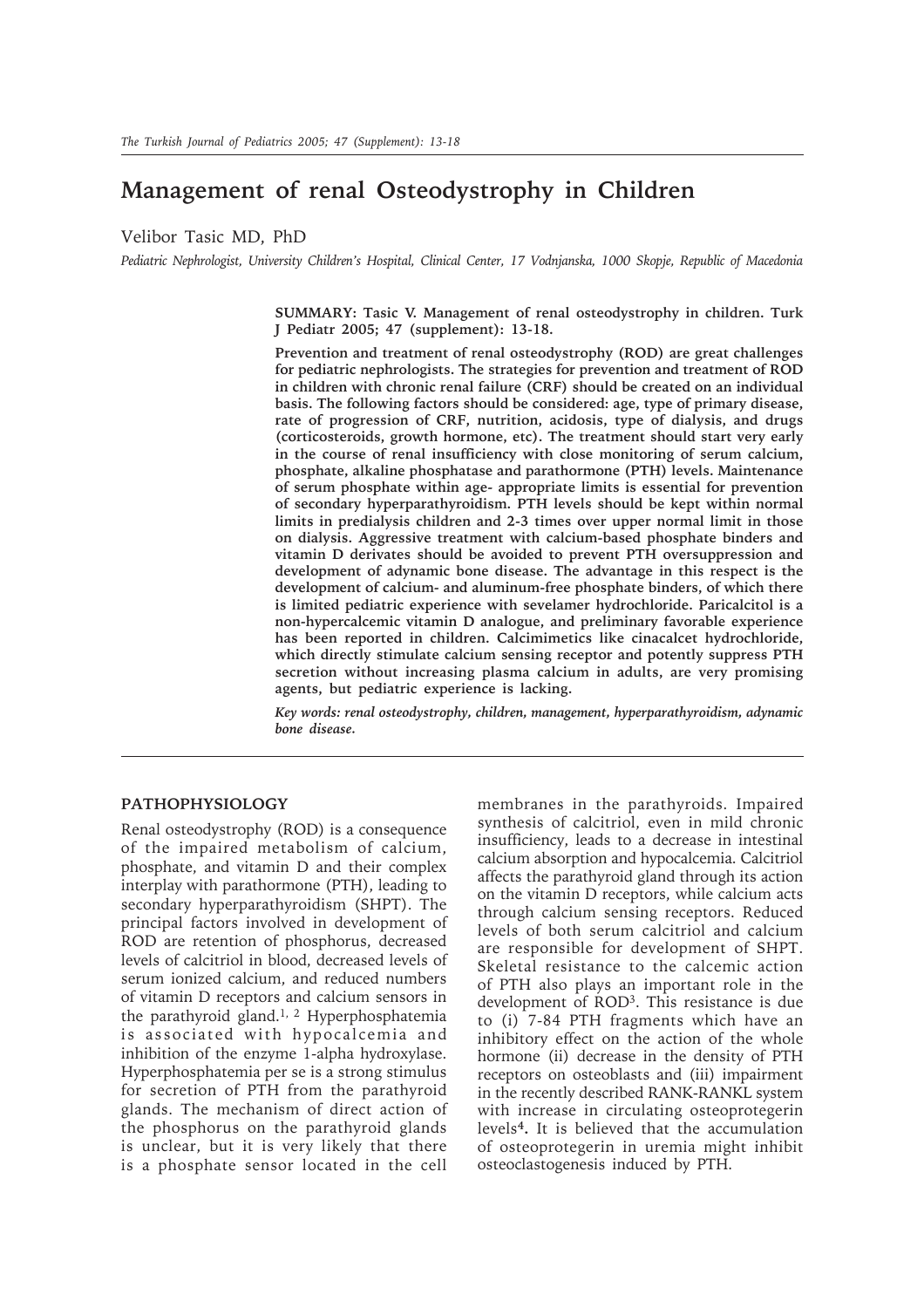#### **BONE BIOPSY AND HISTOLOGICAL SPECTRUM IN ROD**

Bone biopsy is the gold standard for assessment of ROD. This technique is considered invasive in children and only a few pediatric centers worldwide are familiar with this procedure. Accumulated data from adult studies point out that the histological spectrum of ROD has significantly changed in the last two decades. Introduction of hydroxylated vitamin D derivates, the use of large doses of calcium salts and peritoneal dialysis are responsible for increased incidence of adynamic bone disease (ABD). The principal features of ABD are frequent episodes of hypercalcemia, reduced rate of bone formation and relatively low PTH levels. In children, clinically, in addition to bone pain and tendency to fractures, there is retardation of the linear growth.

There are only a few studies evaluating the histology spectrum of the bone disease in infants and children with chronic renal insufficiency (CRI) on dialysis and after kidney transplantation. Yalcinkaya *et al.*5 found in their series that the incidence of high turnover bone disease was 47%, followed by low turnover bone disease (29%) and mixed osteodystrophy (24%). The authors concluded that the primary disease and the rate of the progression of the renal failure influenced the type of ROD. Thus, small children and those with glomerular disease and rapidly progressive course were at high risk for ABD. Ziolkowska *et al.* 6 in their study evaluated a series of 51 children with end-stage renal failure and diagnosed ABD in 27%, hyperparathyroidism in 24%, mixed lesion in 10%, osteomalacia in 2% and normal histology in 37%. The majority of children with ABD had PTH levels between 50- 150 pg/ml, while those with hyperparathyroidism had values above 200 pg/ml. In the majority of children with normal histology (69%), PTH values were between 50-150 pg/ml. Analysis of 17 children with ABD showed that half of them were treated with alpha-calcidiol pulses and had frequent hypercalcemic episodes. Mathias *et al.*<sup>7</sup> investigated by histomorphometry bone biopsy specimens in 21 children and adolescents treated by hemodialysis and reported the following: osteitis fibrosa, 5; mild hyperparathyroidism, 3; normal histology, 3; and aplastic (6) and mixed (4) lesions. Four of 21 patients were surfacepositive for aluminum, and seven other patients stained positive for iron in the bone.

A new variant of ABD has been described in patients undergoing chronic hemodialysis<sup>8</sup>. It was found that static and dynamic bone forming parameters were similar to that of ABD, but there was increased osteoclastic bone resorption. Since PTH levels were suppressed in this subgroup of patients, one may hypothesize that factors other than PTH activate osteoclasts in some patients on chronic hemodialysis (uremic cytokines, and toxic metabolites, including beta-microglobulin). Reevaluation of pediatric bone biopsies and analysis of biochemical data may reveal if this variant of ABD is present in this age group as well as its significance for appropriate management.

## **TREATMENT STRATEGY IN CHILDREN WITH RENAL OSTEODYSTROPHY**

Prevention and treatment of ROD are great challenges for pediatric nephrologists. The strategy is created on an individual basis, bearing in mind the current biochemical status and the level of the renal function. The principal aim in children with ROD is to return bone formation toward normal and to optimize the serum PTH in the range that corresponds with a normal rate of skeletal remodeling. There is still no consensus regarding when and how to start treatment; some authors prefer phosphate binders while others advocate vitamin D sterols. It seems rational to start treatment when PTH exceeds the upper normal limit (UNL), 10-65 pg/ml.

Maintenance of the serum phosphorus within the lower to mid normal values for age is essential for prevention of ROD since hyperphosphatemia stimulates PTH secretion. For this purpose, dietary phosphorus intake should be reduced by appropriate diet, but this is difficult to realize due to the concurrent reduction in protein intake that is very important for the growing organism. With current dialysis techniques, phosphorus removal is insufficient, thus intestinal phosphorus absorption should be blocked by the use of phosphate binders. Calcium carbonate or acetate is used with meals (50-100 mg/kg/d). Due to its toxicity, aluminum-containing phosphate binders are now used very rarely and for short treatment periods. Correction of the acidosis is also essential for chronic renal failure (CRF) patients, since it leads to release of calcium from the bones. Sodium- and calcium citrate are avoided since they enhance intestinal aluminum absorption.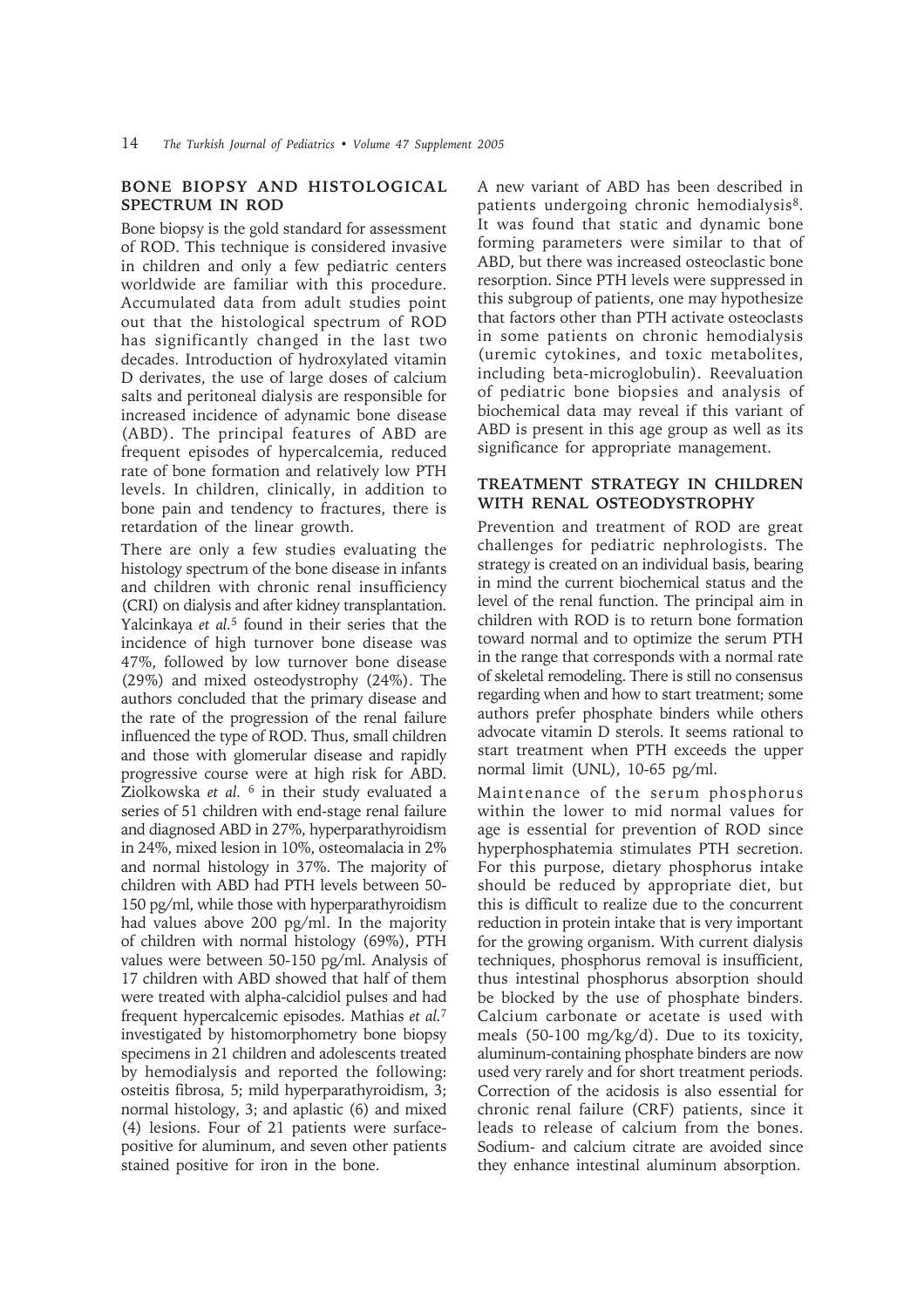The following vitamin D sterols are used: dihydrotachysterol, 25-hydroxyvitamin D3, 1-alpha-hydroxyvitamin D3, and 1,25 dihydroxyvitamin D3 (calcitriol). Serum calcium (Ca) should be regularly monitored in those children receiving calcium salts and calcitriol, and the appropriate level will depend on the dialysis modality and serum PTH level. In children treated with calcitriol serum, PTH >200 pg/ml and serum Ca <2.5 mmol/L are 85% sensitive and 100% specific for high-turnover (HTO) bone lesion. In those with serum PTH < 150 pg/ml and serum Ca  $>2.5$  mmol/L, there is 100% sensitivity and 92% specificity for ABD.<sup>9</sup> The generally accepted attitude is to keep serum PTH 2-4 times higher than UNL in children on dialysis and up to 2 times UNL in pre-dialysis cases. The recently published data from the Nephro-Urology unit at the Great Ormond Street Hospital, London are very intriguing.10, 11 The policy of this unit is to maintain PTH levels within a normal range to the extent possible throughout the course of CRI into terminal renal failure in order to prevent SHPT and escape of parathyroid glands from normal control mechanisms. The results of this retrospective study showed that catch-up growth occurred despite normal PTH values and this fact does not support the risk for development of ABD, which clinically manifests in children with pains, bone fractures and growth retardation.10 The great disadvantage of this study is the lack of bone biopsies to confirm this interesting clinical observation.

## **PTH ASSAYS**

Determination of the PTH levels is crucial in management of patients with CRF. Levels of PTH often vary between 50-500 pg/ml and this makes assessment of bone turnover status difficult. Interestingly, in a few patients with histologically proven low turnover bone disease, PTH values above 400 pg/ml have been found. The new third generation assay measures the biologically active whole PTH  $(1-84)^{11,12}$ . Comparing results using the whole PTH and iPTH assays, the PTH-(7-84) level is indirectly determined and the PTH-(1-84)/ PTH-(7-84) ratio can be calculated, which is a more accurate indicator of bone turnover<sup>12,13</sup>. There is enough evidence that PTH (7-84) inhibits calcemic effects of PTH(1-84) and its stimulatory effect on bone turnover.

## **PHOSPHATE BINDERS**

Development of ABD and episodes of hypercalcemia are consequences of the use of calcium- based phosphate binders, which are often used in large doses to control hyperphosphatemia, particularly when coadministered with active vitamin D derivates. This leads to increase of the CaxPi ion product and development of vascular and soft tissue calcification. Analyzing 120 autopsies of children with renal failure, Milliner *et al.*14 found soft tissue calcifications in 60% of the patients and systemic calcinosis in 36%. The progress in this respect was achieved via the development of new calcium- and aluminum-free phosphate binders: sevelamer hydrochloride, lanthanum carbonate and ferric citrate. Of these, there is only limited pediatric experience with sevelamer hydrochloride. In the experimental study, animals treated with sevelamer showed lower serum phosphorus, serum CaxPi product, and PTH levels. Sevelamer suppressed calcification of the aorta media, and also the osteoid volume, fibrosis volume, and porosity ratio of femurs.15 The beneficial effect of sevelamer hydrochloride on vascular calcification was also documented in clinical studies. The mechanism underlying the slower rate of progression of cardiovascular calcification in sevelamer-treated patients remains uncertain, but may relate to decreased calcium loading or to dramatic reductions in low density lipoprotein (LDL) cholesterol.

As previously mentioned, pediatric experiences with sevelamer are scarce; recently Mahdavi *et al.*16 reported their experience from an open label study in which sevelamer was administered in 17 children undergoing hemodialysis (n=3) or peritoneal dialysis (14). After the twoweek washout period, the children were given sevelamer for six months, and the analysis showed a significant decrease in serum phosphate concentration and CaxPi product, whereas the serum Ca levels remained unchanged. Serum levels of the bicarbonate did not change in this study, as previously reported in adult patients undergoing hemodialysis. No effect was observed concerning the lipid status, which was in contrast to reports from adult studies; this may be explained by the smaller size of the studied group and the shorter observational period.

The current formulations of sevelamer (capsules and tablets) are inappropriate for infants because the hydrogel formed a viscous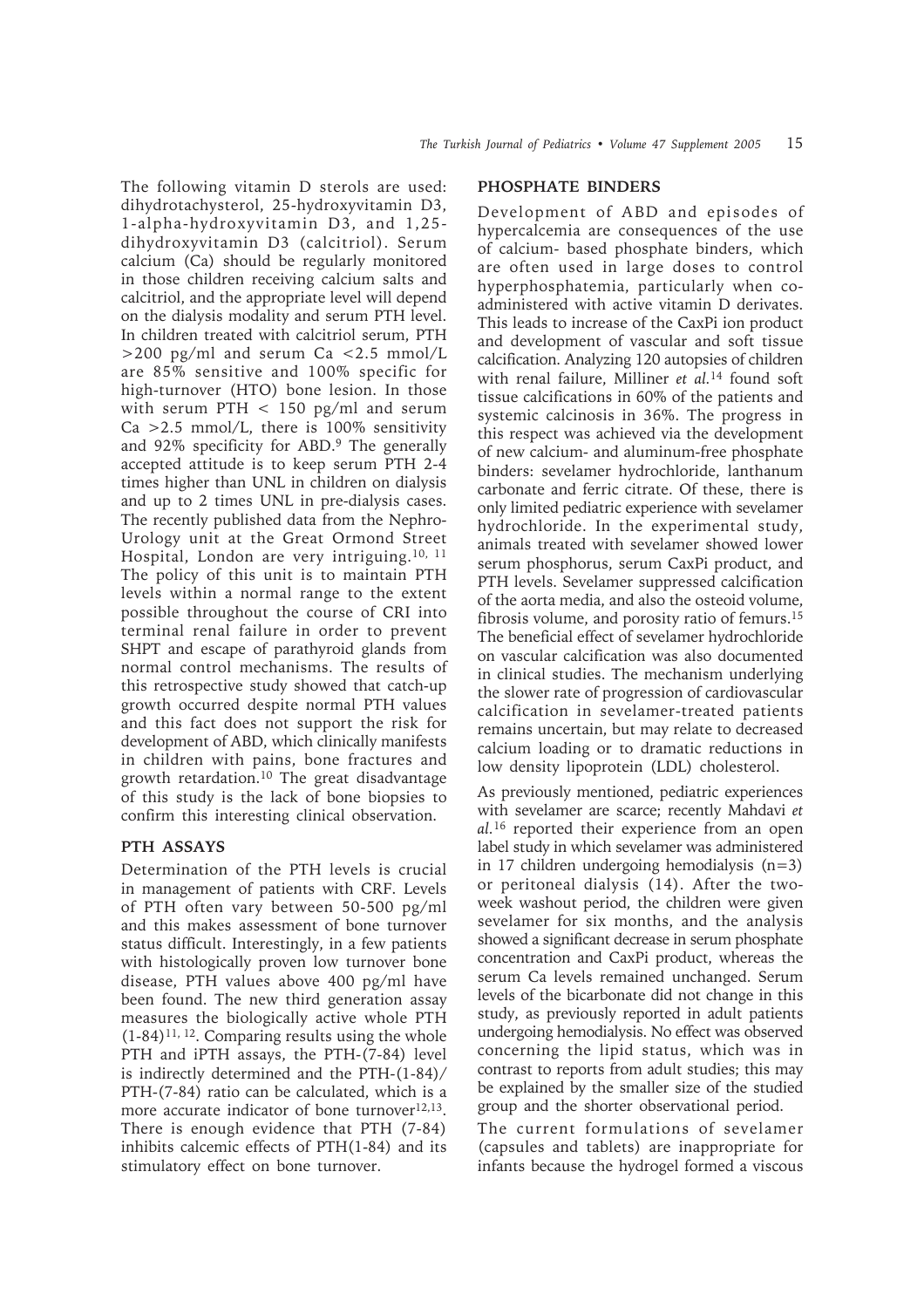solution that infants were unable or unwilling to swallow. Ferrara *et al.*17 pretreated fresh or frozen breast milk with sevelamer; within 10 minutes hydrogel settled at the bottom of the container enabling the supernatant to be easily decanted. In this way the phosphorus content decreased by 78% without significant changes in other macronutrients or electrolytes.

Although few side effects were attributed to sevelamer hydrochloride, the wider clinical use of this drug is limited by its high price. Treatment with sevelamer hydrochloride should be considered for patients with persistent hypercalcemia during calcium-based binder therapy despite appropriate adjustment of vitamin D therapy<sup>18</sup>.

Other noncalcemic phosphate binders: In the recent report of the international study, results on the effectiveness of lanthanum carbonate (Fosrenol) and calcium carbonate on renal bone disease in dialysis patients were presented19. The incidence of hypercalcemia in the lanthanum carbonate group was very low (6% versus 49%). An important finding was that at the end of the trial, the percentage of patients with abnormal bone histology in the lanthanum carbonate group decreased from 36% to 18%, while this percentage increased in the calcium carbonate group from 43% to 53%.

Yang *et al.* 20 compared ferric citrate and calcium carbonate in hemodialysis patients, and found that ferric citrate (3 g/day) was less effective in decreasing Pi concentration, but did not increase serum Ca concentration. The safety of both drugs should be fully proven before wider clinical use, since it is known that both metals accumulate in the bones.

### **HYDROXYLATED VITAMIN D STEROLS**

Calcitriol, the most commonly used hydroxylated vitamin D sterol, may be administered per os, intravenously or intraperitoneally - on a daily basis or intermittently as pulse therapy. Calcitriol pulse therapy is suspected to be causally related to hypercalcemia and ABD and to reduced growth rate in children with end-stage renal failure. The European Study Group on Vitamin D in Children with Renal Failure could not prove that pulse therapy was more effective than daily therapy in controlling SHPT<sup>21</sup>. In a randomized multicenter study, the effect of an eight-week course of daily

(10 ng/kg per day) versus intermittent (35 ng/ kg given twice weekly) calcitriol therapy on PTH suppression was studied in 59 children with CRI (mean Ccr 22.4±11.6 ml/min per 1.73 m2). The investigators concluded that oral calcitriol pulse therapy did not control SHPT more effectively than the daily administration of calcitriol in children with CRF prior to dialysis.

An oral daily dose of calcitriol (10 ng/kg) should be preferred in those children on maintenance dialysis who receive large amounts of Ca salts. If there is tendency to hypercalcemia, dialysate with lower Ca concentration should be used. It is generally accepted that PTH values should be kept 2-3 times higher over the normal range to avoid ABD.

In a recent study from Japan, effectiveness and safety of active oral vitamin D derivates were evaluated with respect to the dose timing22. In this study, oral D3 pulses were administered to 13 hemodialysis patients at 08.00 h or 20.00 h for 12 months by a randomized, cross-over design. Mean serum Ca concentration after the trial was 10.92 [95% confidence interval (CI) 10.79, 11.06] and 9.55 mg/dl (95% CI 9.30, 9.71) by 08.00 h and 20.00 h dosing, respectively. This study clearly showed that evening dosing was advantageous with respect to the number of hypercalcemic episodes, stronger PTH suppression and increase in bone mineral density. Similar beneficial effects in reducing the frequency of hypercalcemic episodes with evening dosing of calcitriol were reported by Shaefer *et al*. 23 and Moe *et al.*24 It is well known that serum Ca levels follow a diurnal rhythm, with highest concentrations during the morning and lowest during the night, thus administration of calcitriol in the evening hours produces less hypercalcemic episodes<sup>25</sup>.

### **NEW VITAMIN D ANALOGUES**

Vitamin D therapy with calcitriol or alphacalcidiol is effective in suppressing the PTH secretion from the parathyroids, but the adverse effects, such as frequent episodes of hypercalcemia, hyperphosphatemia and increased CaxPi product, are significant. Great hope was generated with development of less hypercalcemic vitamin D derivates, of which only three have been used in clinical practice: 22-oxa-calcitriol (Maxacalcitol), paricalcitol (Zemplar) and doxecalciferol (Hectorol)<sup>26</sup>.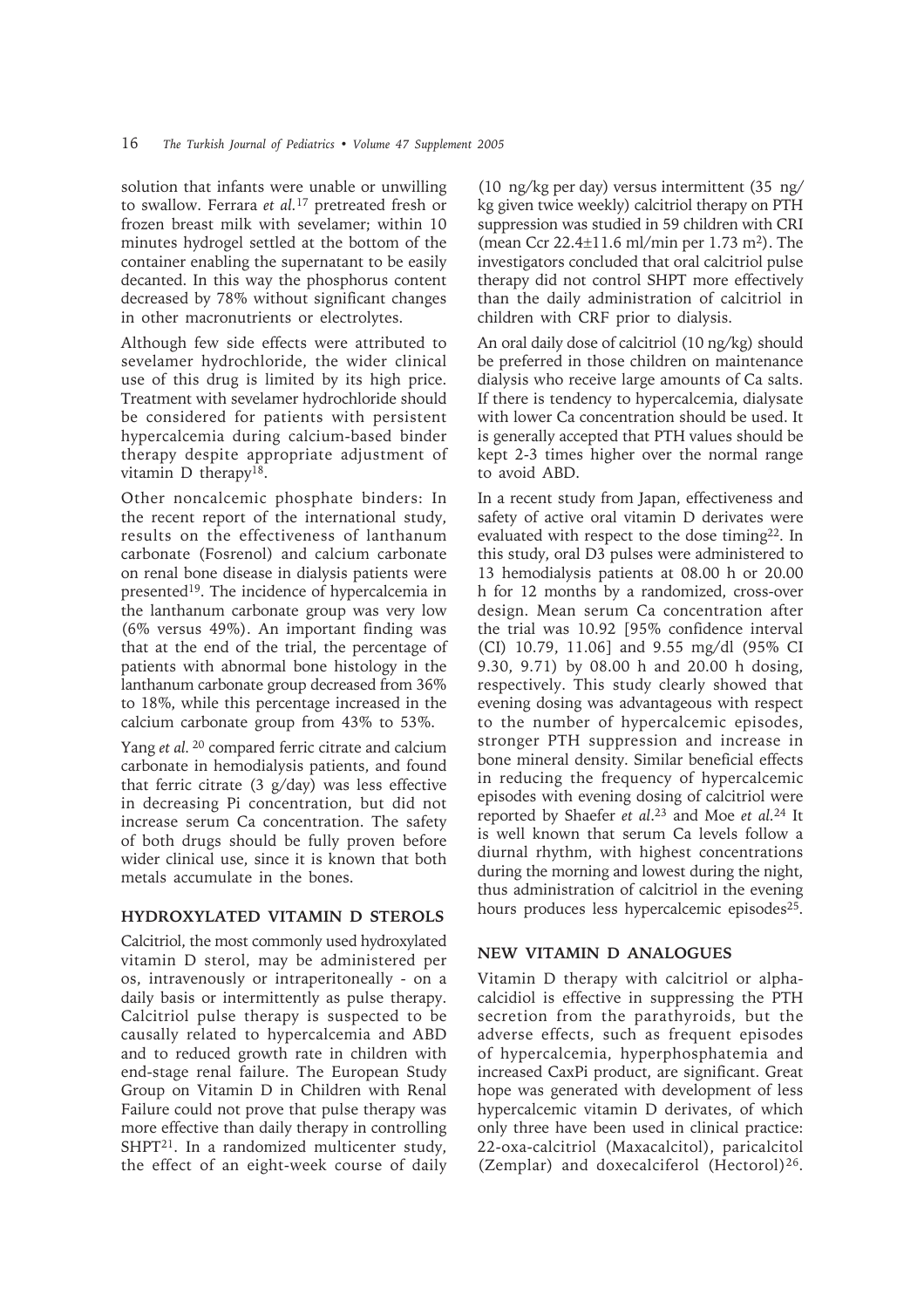Favorable clinical experience with paricalcitol (Zemplar) was reported in adults with CRF. Sprague *et al.*27 tested paricalcitol versus calcitriol in patients on hemodialysis and found that paricalcitol reduced PTH concentrations more rapidly with fewer sustained episodes of hypercalcemia and with less of an increase in CaxPi product than observed with calcitriol therapy. In a large retrospective study, a 36 month survival rate was compared among hemodialysis patients who started to receive

treatment with paricalcitol (29,021 patients) versus calcitriol (38,378 patients) between 1999 and 2001.28 The mortality rate was lower in the paricalcitol group (0.180 vs. 0.223 per person-year; P<0.001). There is only one pediatric study reported in an abstract form29, which showed that intravenous paricalcitol was effective and well tolerated for treatment of SHPT. Preliminary results with a new formulation of paricalcitol (capsules) have also been reported; this is particularly important for predialysis children and those treated with peritoneal dialysis<sup>30</sup>.

## **CALCIMIMETICS**

In 1993, calcium-sensing receptor (CaSR) was discovered and characterized. Soon thereafter, a new type of drug was created, termed calcimimetics, which are agonists of the CaSR. These drugs are small organic molecules that lower the threshold for CaSR activation by extracellular calcium ions. The effect is suppression of PTH secretion, which ensues within minutes after administration of the drug. In experimental studies, as well as in humans, calcimimetics showed suppression of PTH secretion without an increase in serum Ca, phosphorus or CaxPi product<sup>30,31</sup>. Therefore, calcimimetics should be administered in concert with the current strategy for management of ROD that includes phosphate binders and vitamin D analogues. There were few adverse effects, one of which was a mild hypocalcemia. A favorable experience was accumulated from clinical studies in adults using AMG-073, whose generic name is cinacalcet hydrochloride31,32,33,34,35. The drug has not been evaluated in patients younger than 18 years<sup>31</sup>. There is certain concern regarding the safety of calcimimetics, since CaSRs are distributed in various tissues and effect on their function is not well studied. This is important for the skeleton in growing children, since CaSRs are expressed

in the epiphyseal growth plate chondrocytes. The role of CaSR in chondrocyte proliferation and differentiation is not yet known.

## **GROWTH HORMONE AND RENAL OSTEODYSTROPHY**

Administration of growth hormone in uremic children is still controversial. No significant differences in radiographic osteodystrophy scores, and serum Ca, phosphorus, or PTH levels were found between treated and untreated groups<sup>36</sup>. Long-term effects of growth hormone were investigated in 45 prepubertal Dutch children with CRI<sup>37</sup>. No adverse effects related to PTH concentration or development of radiological signs of ROD were reported in this study<sup>37</sup>. It is well known from animal models that growth hormone stimulates chondrocyte proliferation. Children with CRF receiving growth hormone should be regularly observed for signs of ROD and slipped capital femoral epiphysis and avascular necrosis on serial radiographs, and serum Ca, phosphorus, alkaline phosphatase, and PTH levels should be monitored.

## **PARATHYROIDECTOMY**

Parathyroidectomy (PTX) is now rarely indicated due to better medical control of SHPT. Current indications for PTX are severe episodes of hypercalcemia and hyperphosphatemia with high levels of circulating PTH unresponsive to intensified medical therapy, severe bone disease with recurrent fractures, extraskeletal calcifications and calciphylaxis2. Prior to PTX, bone biopsy should be performed to exclude aluminum-related bone disease that may worsen after PTX. Surgical extirpation is preferred over ethanol injections into the glands.

#### **REFERENCES**

- 1. Sanchez CP. Prevention and treatment of renal osteodystrophy in children with chronic renal insufficiency and end-stage renal disease. Semin Nephrol 2001; 21: 441-450.
- 2. Sanchez CP. Secondary hyperparathyroidism in children with chronic renal failure. Pathogenesis and treatment. Pediatr Drugs 2003; 5: 763-776.
- 3. Slatopolsky E, Gonzalez E, Martin K. Pathogenesis and treatment of renal osteodystrophy. Blood Purif 2003; 21: 318-326.
- 4. Avbersek-Luznik I, Malesic I, Rus I, Marc J. Increased levels of osteoprotegerin in hemodialysis patients. Clin Chem Lab Med 2002; 40: 1019-1023.
- 5. Yalcinkaya F, Ince E, Tumer N, Ensari A, Ozkaya N. Spectrum of renal osteodystrophy in children on continuous ambulatory peritoneal dialysis. Pediatr Int 2000; 42: 53-57.